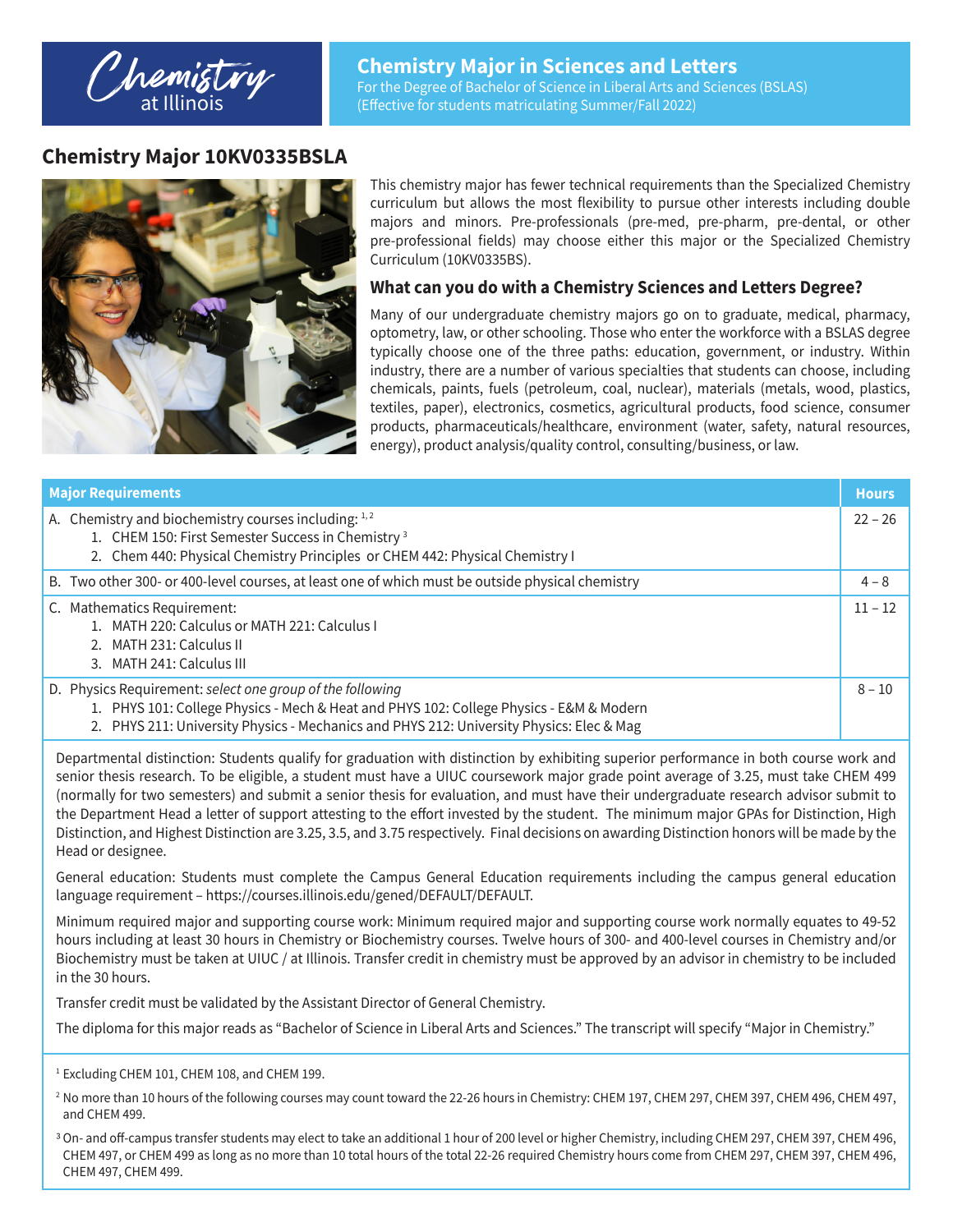

**Chemistry Major in Sciences and Letters** Bachelor of Science in Liberal Arts and Sciences

Suggested Four-Year Program

## Lab classes are listed in blue

| <b>YEAR1</b>  | Hours                                                                                  | Course                                                                                                                                                                                                                                                                           |            | Hours                                                                | Course                                                                                                                                                                                                                           |
|---------------|----------------------------------------------------------------------------------------|----------------------------------------------------------------------------------------------------------------------------------------------------------------------------------------------------------------------------------------------------------------------------------|------------|----------------------------------------------------------------------|----------------------------------------------------------------------------------------------------------------------------------------------------------------------------------------------------------------------------------|
| Semester 1    |                                                                                        |                                                                                                                                                                                                                                                                                  | Semester 2 |                                                                      |                                                                                                                                                                                                                                  |
| <b>YEAR 2</b> | $\overline{3}$<br>1<br>$\mathbf{1}$<br>$4 - 5$<br>$3 - 4$<br>$\mathbf{1}$<br>$15 - 16$ | CHEM 102: General Chemistry I<br><b>CHEM 103: General Chemistry I Lab</b><br><b>CHEM 150: First Semester Success in</b><br>Chemistry<br>MATH 220 or 221: Calculus or Calculus I<br>RHET 105 Composition I or other<br><b>General Education</b><br><b>LAS 101</b><br><b>Total</b> |            | $\overline{3}$<br>$\mathbf{1}$<br>3<br>$3 - 4$<br>$5-6$<br>$15 - 17$ | <b>CHEM 104: General Chemistry II</b><br><b>CHEM 105: General Chemistry II Lab</b><br>MATH 231: Calculus II<br>RHET 105 Composition I or other<br><b>General Education</b><br><b>General Education/Electives</b><br><b>Total</b> |
| Semester 3    |                                                                                        |                                                                                                                                                                                                                                                                                  | Semester 4 |                                                                      |                                                                                                                                                                                                                                  |
|               | $\overline{4}$                                                                         | CHEM 232: Elementary Organic<br>Chemistry I                                                                                                                                                                                                                                      |            | $\overline{4}$                                                       | CHEM 332: Elementary Organic Chem II                                                                                                                                                                                             |
|               | $\overline{2}$                                                                         | <b>CHEM 233: Elementary Organic Chem I</b>                                                                                                                                                                                                                                       |            | 11<br>15                                                             | <b>General Education/Electives</b><br><b>Total</b>                                                                                                                                                                               |
|               | $\overline{4}$                                                                         | Lab<br><b>MATH 241: Calculus III</b>                                                                                                                                                                                                                                             |            |                                                                      |                                                                                                                                                                                                                                  |
|               | 6                                                                                      | <b>General Education/Electives</b>                                                                                                                                                                                                                                               |            |                                                                      |                                                                                                                                                                                                                                  |
|               | 16                                                                                     | <b>Total</b>                                                                                                                                                                                                                                                                     |            |                                                                      |                                                                                                                                                                                                                                  |
| <b>YEAR 3</b> |                                                                                        |                                                                                                                                                                                                                                                                                  |            |                                                                      |                                                                                                                                                                                                                                  |
| Semester 5    |                                                                                        |                                                                                                                                                                                                                                                                                  | Semester 6 |                                                                      |                                                                                                                                                                                                                                  |
|               | 3                                                                                      | <b>CHEM Elective 1</b>                                                                                                                                                                                                                                                           |            | $\overline{3}$                                                       | CHEM Elective <sup>1</sup> (300 - 400 level)                                                                                                                                                                                     |
|               | 5<br>$\overline{7}$                                                                    | PHYS 101: College Physics - Mech & Heat                                                                                                                                                                                                                                          |            | 5                                                                    | PHYS 102: College Physics - E&M &<br>Modern                                                                                                                                                                                      |
|               | 15                                                                                     | <b>General Education/Electives</b><br><b>Total</b>                                                                                                                                                                                                                               |            | 8                                                                    | <b>General Education/Electives</b>                                                                                                                                                                                               |
|               |                                                                                        |                                                                                                                                                                                                                                                                                  |            | 16                                                                   | <b>Total</b>                                                                                                                                                                                                                     |
| <b>YEAR 4</b> |                                                                                        |                                                                                                                                                                                                                                                                                  |            |                                                                      |                                                                                                                                                                                                                                  |
| Semester 7    |                                                                                        |                                                                                                                                                                                                                                                                                  | Semester 8 |                                                                      |                                                                                                                                                                                                                                  |
|               | $\overline{4}$                                                                         | CHEM 440: Physical Chemistry Principles                                                                                                                                                                                                                                          |            | $1-3$                                                                | CHEM Elective <sup>1</sup> (300 - 400 level)                                                                                                                                                                                     |
|               | 11                                                                                     | <b>General Education/Electives</b>                                                                                                                                                                                                                                               |            | 13                                                                   | <b>General Education/Electives</b>                                                                                                                                                                                               |
|               | 15                                                                                     | <b>Total</b>                                                                                                                                                                                                                                                                     |            | $14 - 15$                                                            | <b>Total</b>                                                                                                                                                                                                                     |

<sup>1</sup> Check with Academic Advisors in the School of Chemical Sciences for a current list of Chemistry elective courses: https://scs.illinois.edu/ academics/advising.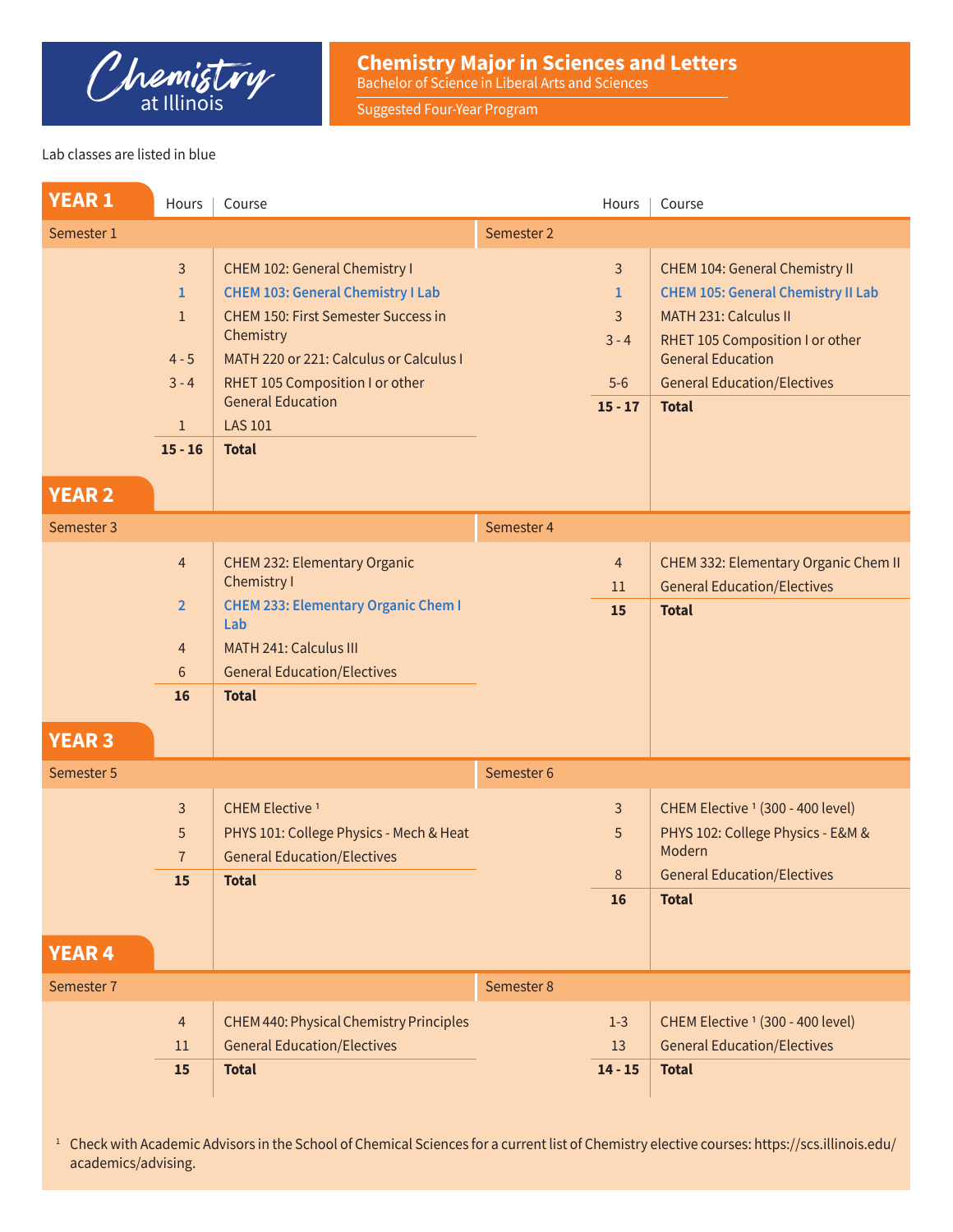

(Effective for students matriculating Summer/Fall 2022)

The most up-to-date, full details about degree requirements can be found at http://catalog.illinois.edu/undergraduate/las/chemistry-bs/. If you have questions about course requirements, check with Academic Advisors in the School of Chemical Sciences https://scs.illinois.edu/ academics/advising.

For the degree of Bachelor of Science in Chemistry, completion of each of the seven categories (A through G) listed below is required for graduation. The typical program of courses required to satisfy these categories totals 128-134 hours; in no case will a program totaling less than 120 hours qualify for graduation even if all seven categories are satisfied. Graduation requires grade point averages of at least 2.0 (a C average) overall and 2.0 in chemistry, mathematics, and physics courses. Students in the specialized curriculum must include a course in biochemistry to be certified by the American Chemical Society as having met its specifications.

Departmental Distinction: Students qualify for graduation with distinction by exhibiting superior performance in both course work and senior thesis research. To be eligible, a student must have a major grade point average of 3.25, must take CHEM 499 (normally for two semesters) and submit a senior thesis for evaluation, and must have their undergraduate research advisor submit to the Department Head a letter of support attesting to the effort invested by the student. The minimum major GPAs for Distinction, High Distinction, and Highest Distinction are 3.25, 3.5, and 3.75, respectively. Final decisions on awarding Distinction honors will be made by the Head or designee.

| <b>Major Requirements</b>                                                                                                                                                                                                                                                                                                                                                                                                                                                                                                                                                                                                                                                                                                                                                              |                                                                                                                                                                                                                                                                                                                                                                                                                                                                                                                                                                                                                                                                                                                                                                                                                                                                                                                      |                 |  |  |
|----------------------------------------------------------------------------------------------------------------------------------------------------------------------------------------------------------------------------------------------------------------------------------------------------------------------------------------------------------------------------------------------------------------------------------------------------------------------------------------------------------------------------------------------------------------------------------------------------------------------------------------------------------------------------------------------------------------------------------------------------------------------------------------|----------------------------------------------------------------------------------------------------------------------------------------------------------------------------------------------------------------------------------------------------------------------------------------------------------------------------------------------------------------------------------------------------------------------------------------------------------------------------------------------------------------------------------------------------------------------------------------------------------------------------------------------------------------------------------------------------------------------------------------------------------------------------------------------------------------------------------------------------------------------------------------------------------------------|-----------------|--|--|
|                                                                                                                                                                                                                                                                                                                                                                                                                                                                                                                                                                                                                                                                                                                                                                                        | A. Core Chemistry Requirements - CHEM 150, <sup>1</sup> 202, 203, 204, 205, <sup>2</sup> 236, 237, 312, 315, 420, 436, 442, 444, and 445                                                                                                                                                                                                                                                                                                                                                                                                                                                                                                                                                                                                                                                                                                                                                                             | 37 <sup>3</sup> |  |  |
|                                                                                                                                                                                                                                                                                                                                                                                                                                                                                                                                                                                                                                                                                                                                                                                        | B. Advanced Chemistry Requirement -<br>At least 11 semester hours of chemistry or biochemistry numbered 300 or higher:<br>1. One of the following: 4 CHEM 317, 437, or 447<br>2. Additional laboratory work: 4<br>Students who complete less than 6 semester hours with a combination of CHEM 397, 497, and/or 499 must complete two<br>additional courses from the following: CHEM 317, 437, 447, 483; BIOC 455<br>3. Additional chemistry/biochemistry to complete the 11 semester hour requirement (including MCB 354 or MCB 450)<br>4. One biochemistry course must be included for ACS certification                                                                                                                                                                                                                                                                                                            | 11              |  |  |
|                                                                                                                                                                                                                                                                                                                                                                                                                                                                                                                                                                                                                                                                                                                                                                                        | C. Mathematics Requirement - MATH 220 (or 221), 231, and 241                                                                                                                                                                                                                                                                                                                                                                                                                                                                                                                                                                                                                                                                                                                                                                                                                                                         | $11 - 123$      |  |  |
|                                                                                                                                                                                                                                                                                                                                                                                                                                                                                                                                                                                                                                                                                                                                                                                        | D. Physics Requirement - PHYS 211, 212, and 214                                                                                                                                                                                                                                                                                                                                                                                                                                                                                                                                                                                                                                                                                                                                                                                                                                                                      | $10^{3}$        |  |  |
|                                                                                                                                                                                                                                                                                                                                                                                                                                                                                                                                                                                                                                                                                                                                                                                        | E. Required Technical Electives - 14 credit hours including:<br>1. Required MATH 225 (or 257, or 415) and 285 (or equivalents) <sup>5</sup><br>2. Strongly recommended: CHEM 499 (maximum of 10 semester hours)<br>3. Recommended: CS 101 (Intro Computing for Engr & Science)<br>4. Other technical courses chosen from:<br>• CHEM (300 or higher), BIOC, CHBE (200 or higher)<br>• Courses in Life Sciences (MCB 250 and all IB/MCB courses at the 200-level and higher)<br>• Mathematics or Computer Science - courses above the basic level<br>• Other courses in the physical and biological sciences and engineering including CHEM 199 (3 semester hours maximum)<br>• Additional courses in the sciences and engineering can be taken upon the approval of the SCS Academic Advising Office<br>Most approved courses have a strong technical prerequisite, such as one year of college-level math or science | 14              |  |  |
|                                                                                                                                                                                                                                                                                                                                                                                                                                                                                                                                                                                                                                                                                                                                                                                        | F. Nontechnical Requirements - https://courses.illinois.edu/gened/DEFAULT/DEFAULT<br>1. Required foreign language: 3 high school years or equivalent<br>2. Composition I writing requirement (RHET 105, CMN 111 + 112, or equivalent)<br>3. Advanced Composition <sup>6</sup><br>4. Humanities (at least 6 semester hours) to satisfy the Campus General Education Requirements<br>5. Social and Behavioral Science (at least 6 semester hours) to satisfy the Campus General Education Requirements<br>6. Cultural Studies to satisfy the campus General Education Requirements <sup>7</sup>                                                                                                                                                                                                                                                                                                                        | $19 - 213$      |  |  |
|                                                                                                                                                                                                                                                                                                                                                                                                                                                                                                                                                                                                                                                                                                                                                                                        | G. Free electives - 30 semester hours required<br>Restrictions:<br>(1) Courses preparatory to or used to satisfy the minimum requirements specified in categories A - F may not be included in Category G<br>(2) No first-year foreign language course (e.g., 101, 102 or equivalent) may be included unless it is a different language than used to<br>satisfy Category F.1                                                                                                                                                                                                                                                                                                                                                                                                                                                                                                                                         | 30              |  |  |
| <sup>1</sup> On and off-campus transfer students in the BS curriculum may substitute 1 additional hour of 200 level or higher Chemistry (including CHEM 297, CHEM 397, CHEM 496, CHEM 497, or CHEM 499) for<br>CHEM 150. This may not include CHEM 222 or 223.<br><sup>2</sup> If necessary, CHEM 102 and CHEM 103, CHEM 104 and CHEM 105, CHEM 222, and CHEM 223 may be substituted for CHEM 202, CHEM 203, CHEM 204, and CHEM 205. Warning: CHEM 222 and CHEM<br>223 are offered only in the fall semester.<br><sup>3</sup> Hours given are those typical to meet requirement.<br><sup>4</sup> The course taken to satisfy B.1. may not be counted toward B.2.<br><sup>5</sup> Students contemplating transfer to the Chemical Engineering curriculum should choose MATH 415 or 257. |                                                                                                                                                                                                                                                                                                                                                                                                                                                                                                                                                                                                                                                                                                                                                                                                                                                                                                                      |                 |  |  |

 $^{\rm 6}$  The course taken to satisfy the Advanced Composition requirement may also be used to partially satisfy one of the categories A-E (if appropriate) or may be used to partially satisfy Category G.

<sup>7</sup> The courses taken to satisfy Western, Non-Western, and US Minority Cultures requirements may also be used to satisfy Categories F (3, 4 and 5) and/or G.